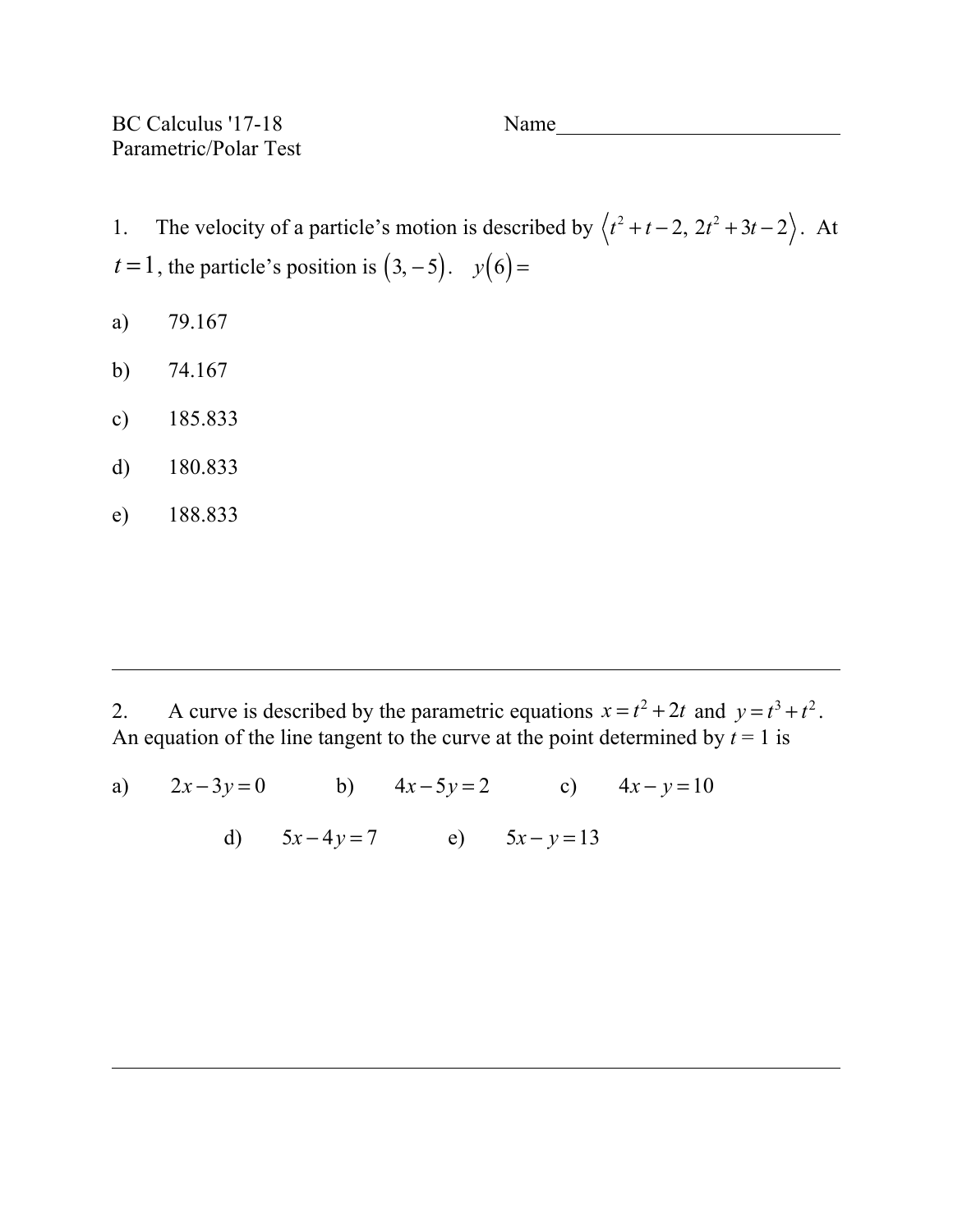3. Find the slope of the line tangent to  $r = 2\theta + \cos\theta$  at  $\theta = \frac{\pi}{2}$ .

a) 0 b) 2 c) 3 d) 
$$
\frac{1}{\pi}
$$
 e)  $-\frac{1}{\pi}$ 

4. The area of one loop of the graph of the polar equation  $r = 2\sin(3\theta)$ is given by which of the following expressions?

a) 
$$
4\int_0^{\frac{\pi}{3}} \sin^2(3\theta) d\theta
$$
 b)  $2\int_0^{\frac{\pi}{3}} \sin(3\theta) d\theta$  c)  $2\int_0^{\frac{\pi}{3}} \sin^2(3\theta) d\theta$   
d)  $2\int_0^{\frac{2\pi}{3}} \sin^2(3\theta) d\theta$  e)  $2\int_0^{\frac{2\pi}{3}} \sin(3\theta) d\theta$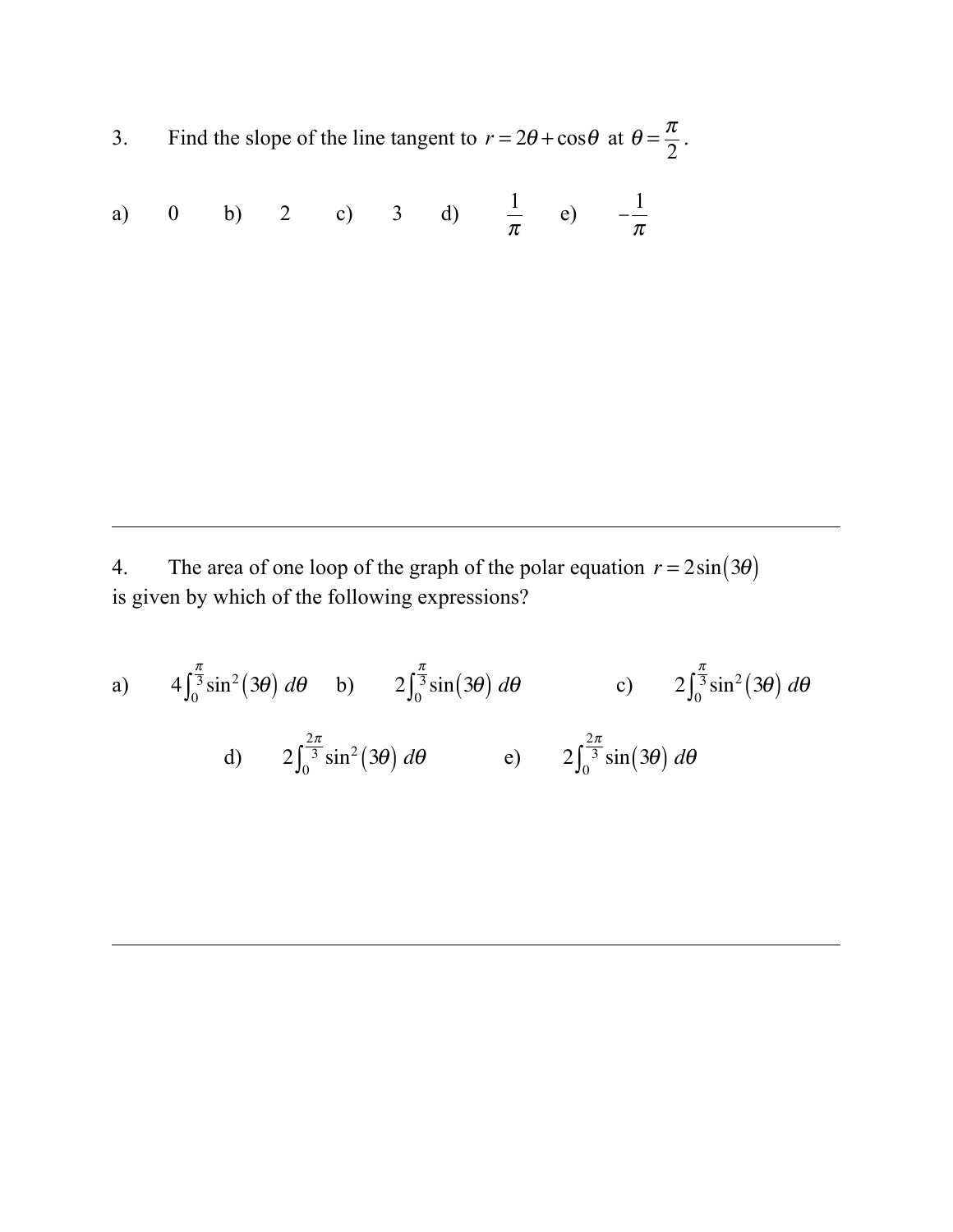5. A particle moves on a plane so that its position vector is  
\n
$$
p(t) = \left\langle \frac{1}{3}t^3 + \frac{1}{2}t^2 - 2t + 7, \frac{2}{3}t^3 + \frac{3}{2}t^2 - 2t + \pi^6 \right\rangle
$$
 is at rest when  
\na)  $t = 1$  only

b) 
$$
t = \frac{1}{2}
$$
 only  
c)  $t = -2$  only

d) 
$$
t = 1, \frac{1}{2}
$$

e) 
$$
t=1, \frac{1}{2}, -2
$$

6. An object moves in the *xy*-plane so that its position at any time *t* is given by the parametric equations  $x(t) = t^4 + 1$  and  $y(t) = \cos\left(\frac{\pi}{2}t\right)$ ⎞ ⎠ <sup>⎟</sup> . What is the rate of change of *y* with respect to *x* at  $(2,0)$ ?

a) 
$$
-\frac{\pi}{8}
$$
 b)  $-\frac{1}{4}$  c) 4 d)  $-\frac{8}{\pi}$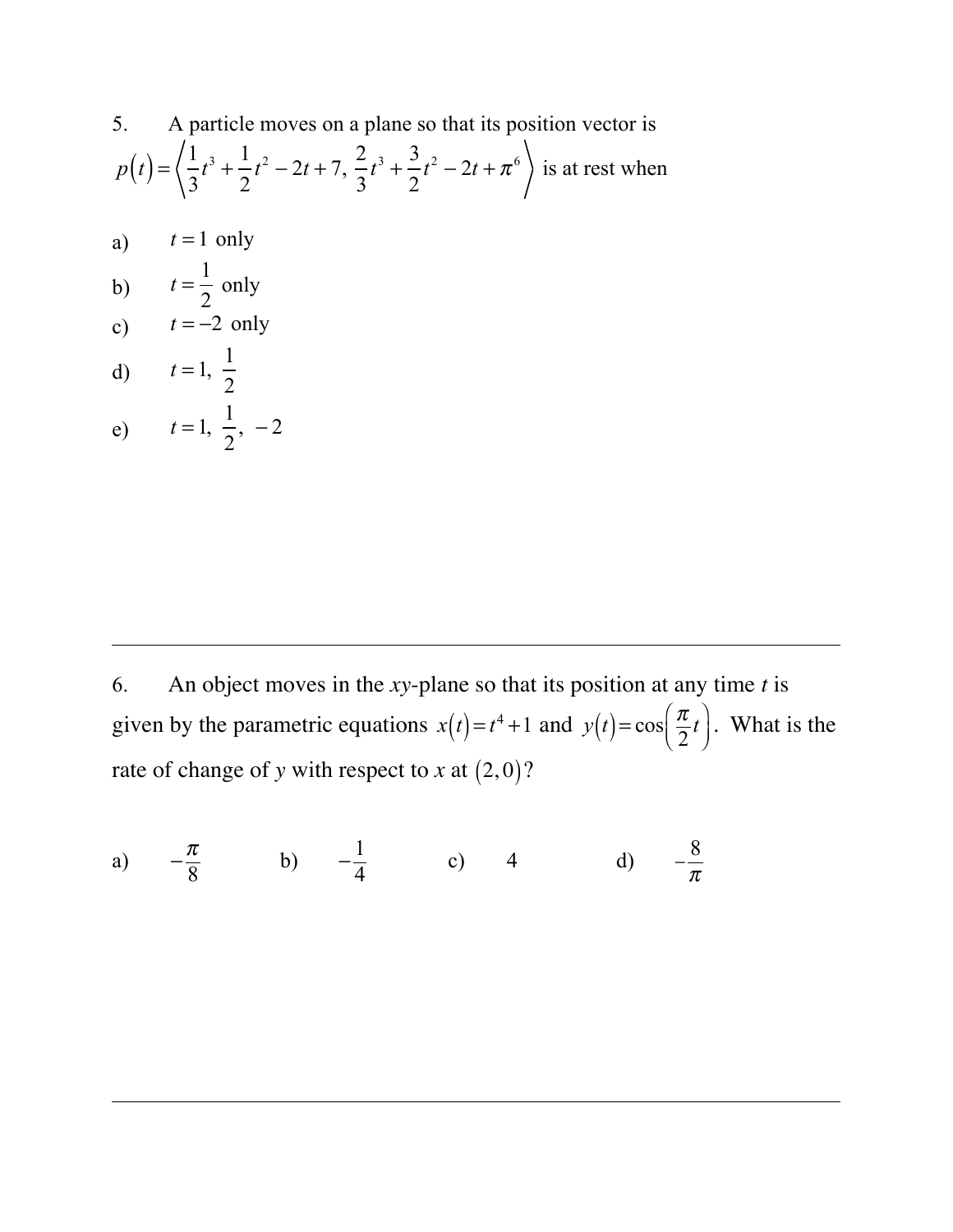7. At time  $t \ge 0$ , a particle moving in the *xy*-plane has a velocity vector given by  $v(t) = \langle e^{2t}, \sin(3t), \rangle$ . What is the acceleration vector of the particle?

- a)  $\left\langle e^{2t}, \cos(3t) \right\rangle$
- b)  $\left(\frac{1}{2}\right)$ 2  $e^{2t}$ ,  $\cos(3t)$ c)  $\left(2e^{2t}, 3\cos(3t)\right)$
- d)  $\langle 2e^{2t}, -3\cos(3t) \rangle$

- 8. What is the total area between the polar curves  $r = 4\cos(5\theta)$  and  $r = 7\cos(5\theta)$ ?
- a) 14.137 b) 7.069 c) 25.918 d) 51.836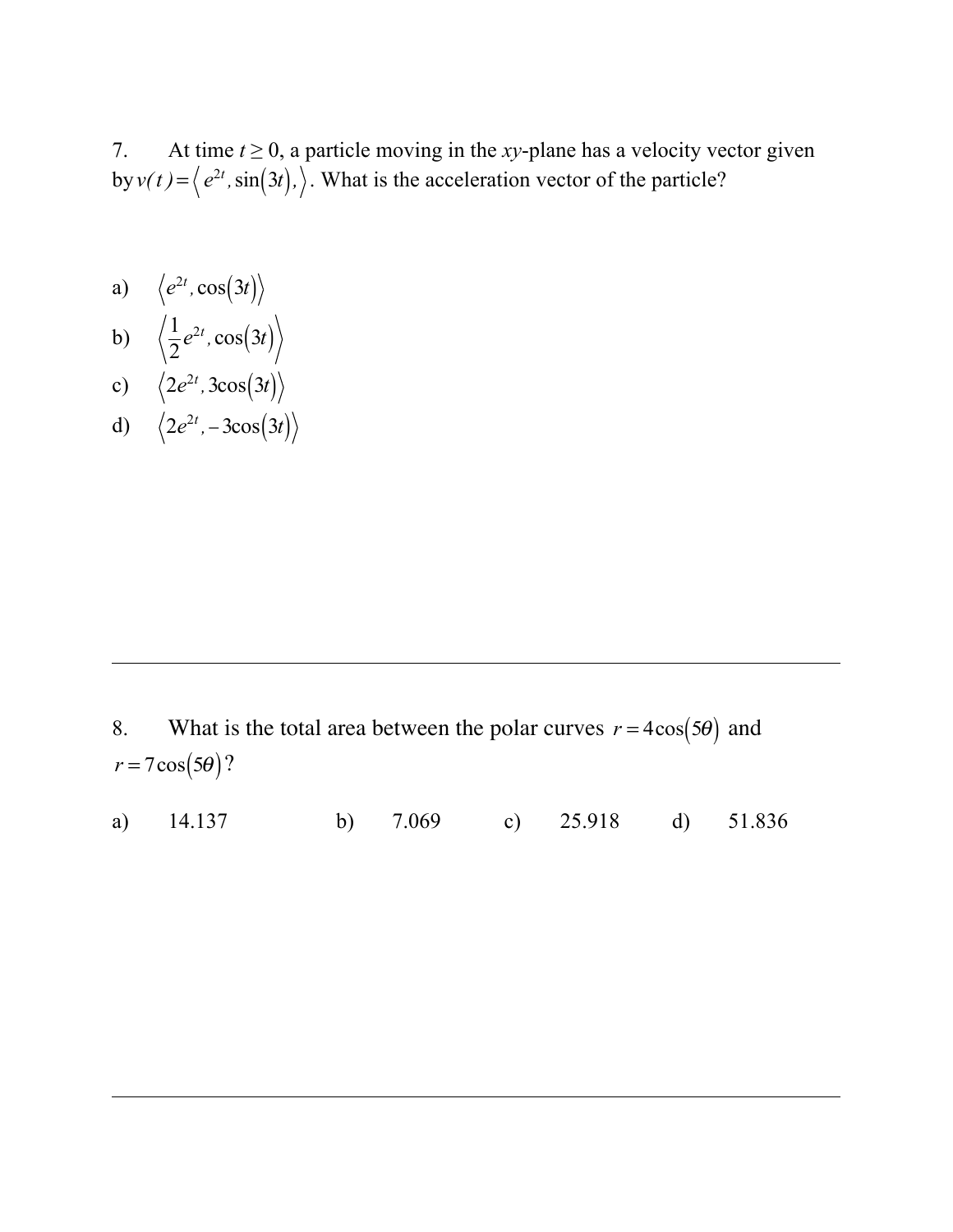9. If 
$$
x(t) = 5\sin t
$$
 and  $y(t) = 3\cos t$ , then  $\frac{d^2y}{dx^2} =$ 

a) 
$$
-\frac{3}{5}\cot t
$$
 b)  $\frac{3}{5}\tan t$  c)  $-\frac{3}{5}\sec^2 t$   
d)  $\sqrt{\frac{3}{5}}\sec^2 t$  e)  $-\frac{3}{25}\sec^3 t$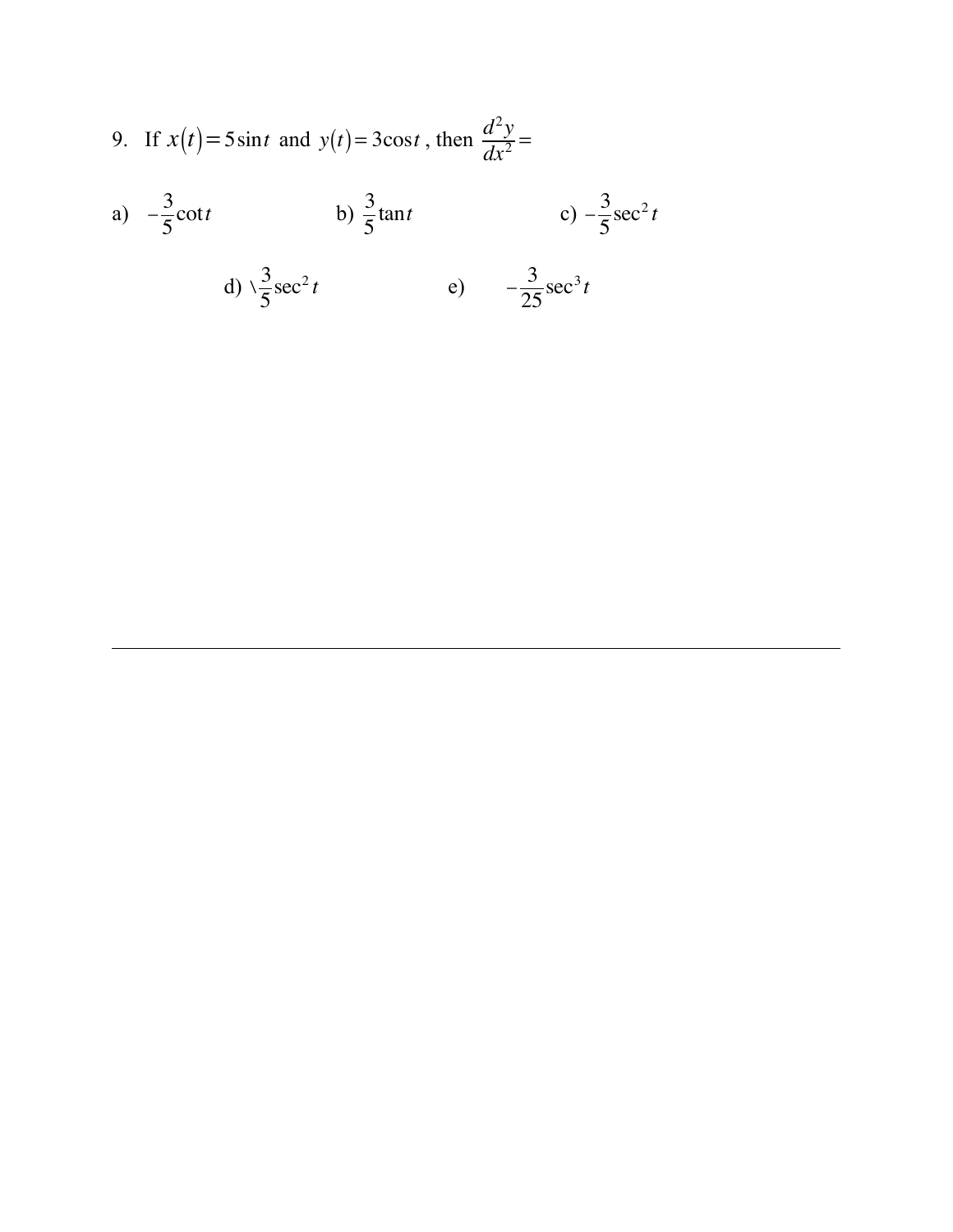10. A particle's position  $(x(t), y(t))$  at time  $0 \le t \le 10$  is described by the parametric equations  $x'(t) = \frac{t}{\sqrt{2}}$  $t^2 + 4$ and  $y'(t) = \frac{5-t}{\sqrt{2}}$  $\frac{5-t}{10t-t^2}$ . At *t* = 0, the particle's position is  $(2, 0)$ 

a. At what time is the particle at rest? Justify your answer.

b. Find the acceleration at  $t=5$ .

c. What is the particle's speed at  $t=5$ ?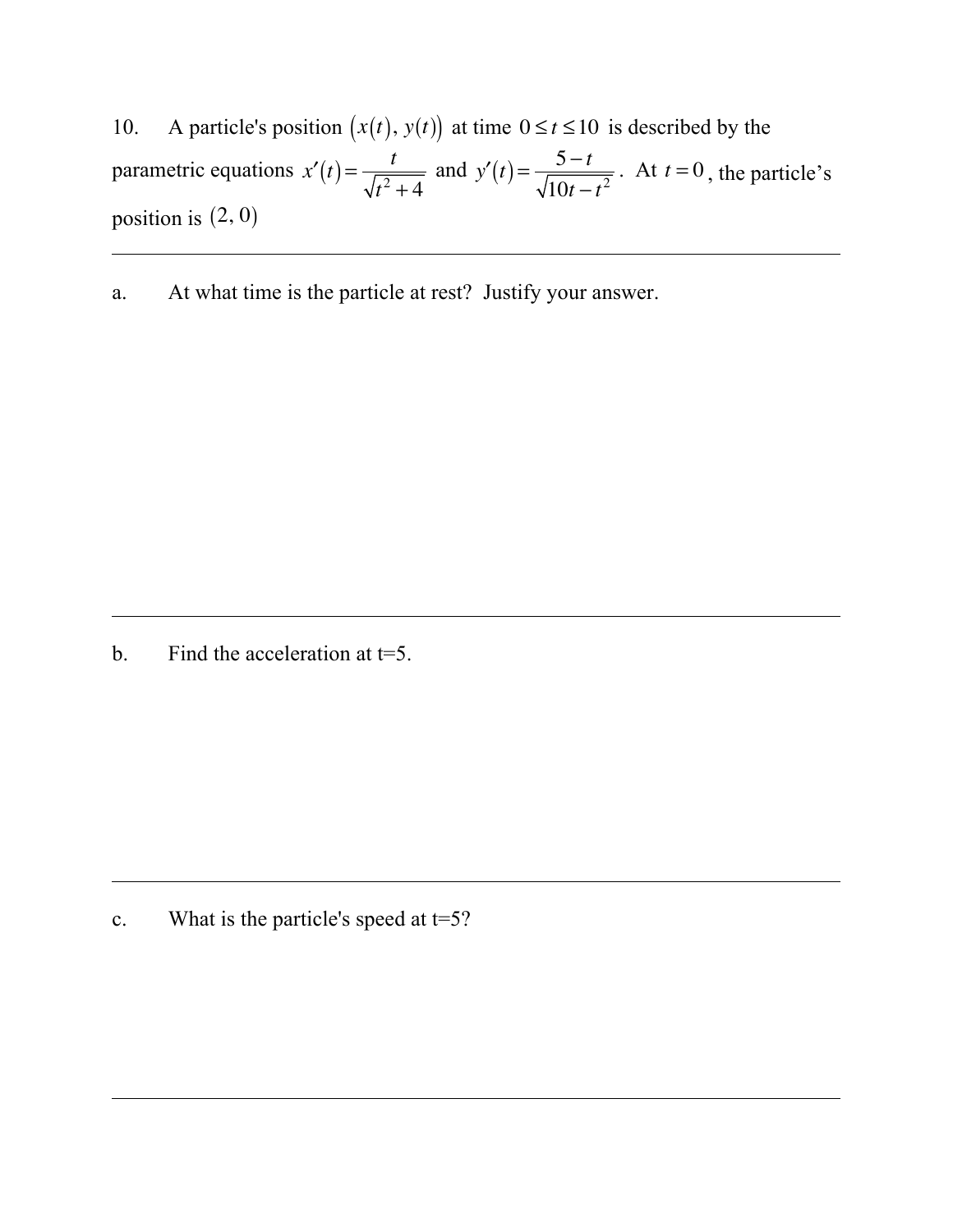d. Is the speed at t=5 increasing or decreasing? Justify your answer.

e. What is the total distance traveled by the particle on  $1 \le t \le 9$ ?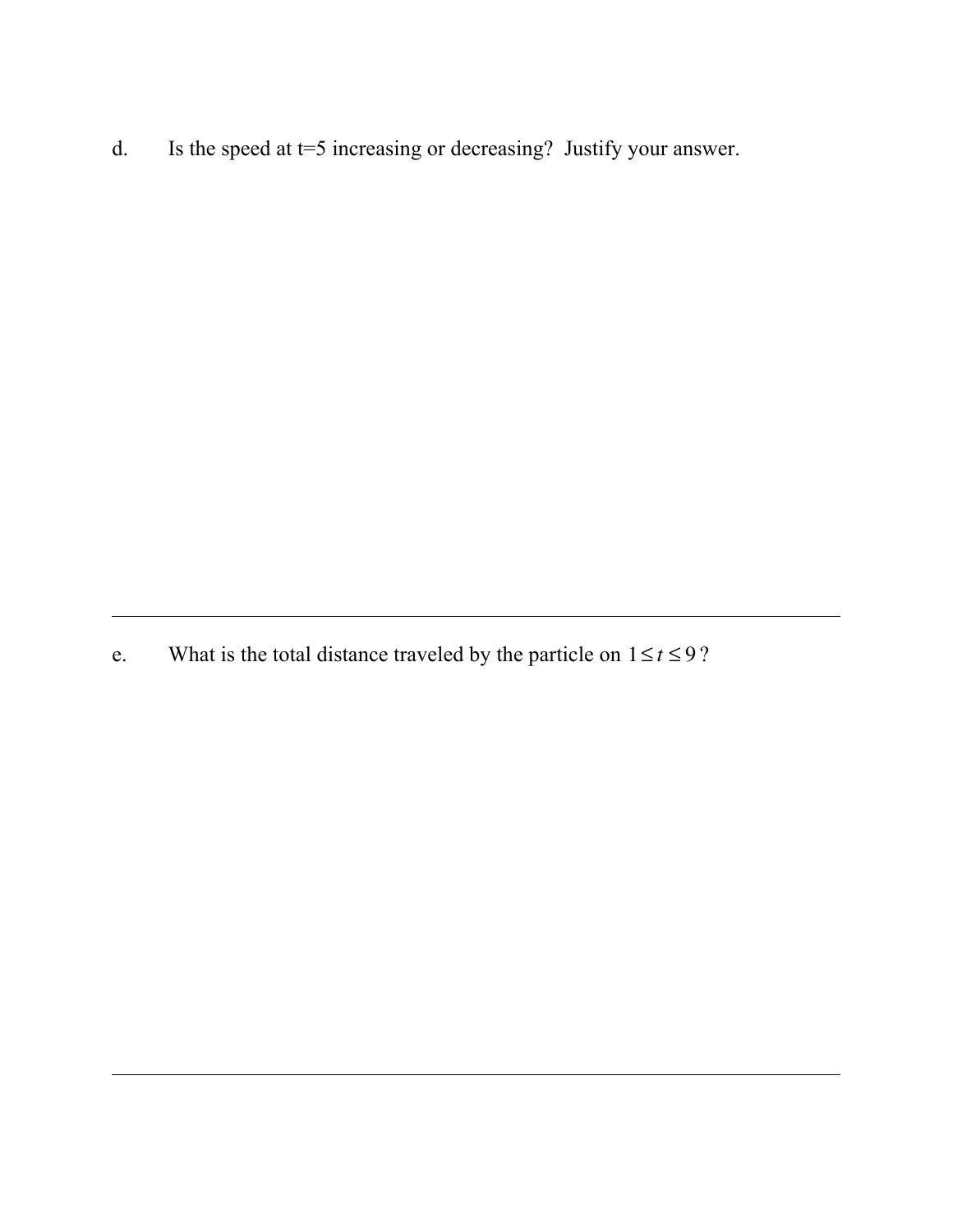11. The graph below is  $r = \theta + \cos 2\theta$  on  $\theta \in [-\pi, \pi]$ .



a. What are the points in  $\theta \in (-\pi, 0)$  (beside the pole) that are furthest and closest to the origin?